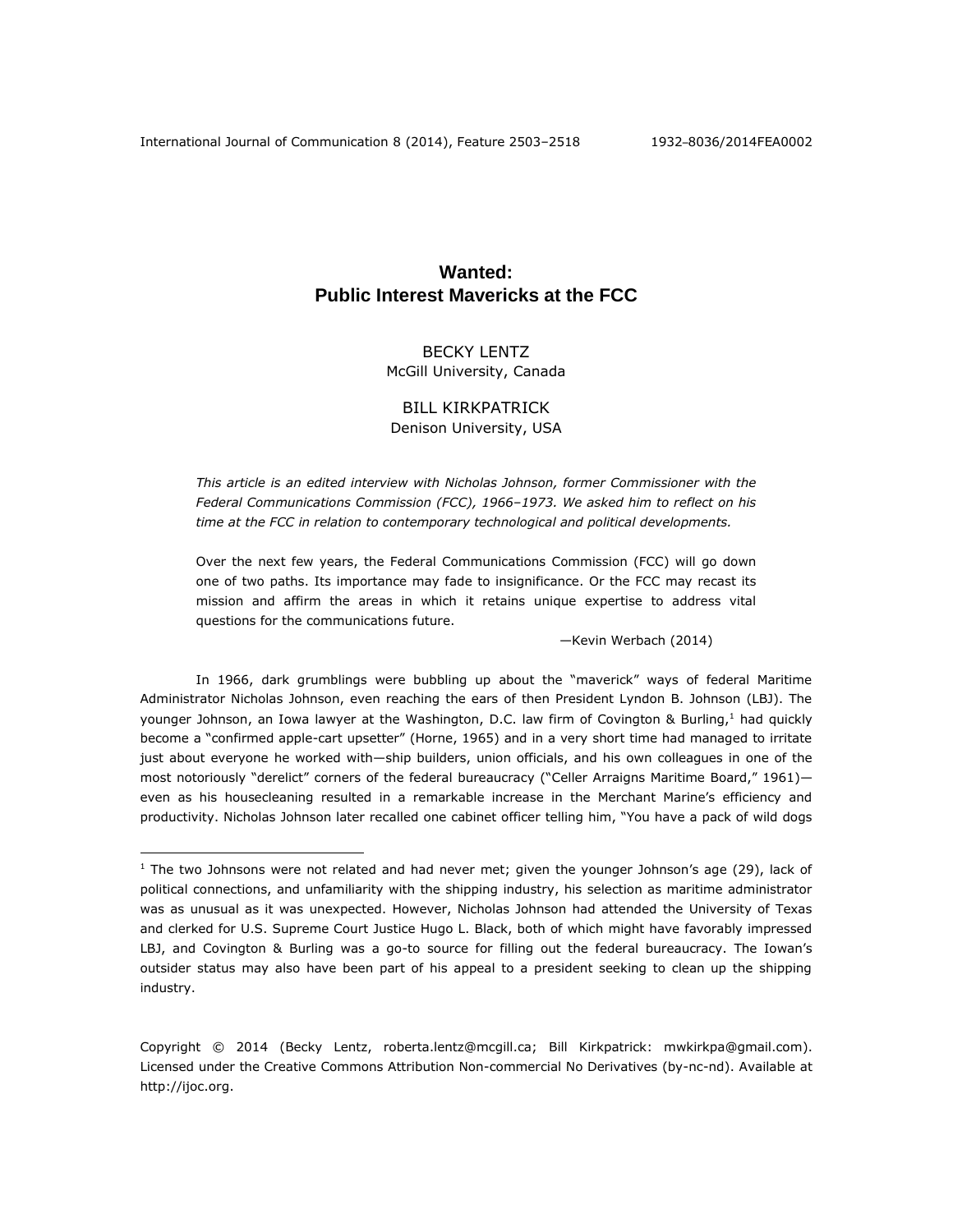$\overline{a}$ 

following you, barking and nipping at you. One day you'll leave this office, and they'll turn to each other and say in victorious chorus, 'See, we got him'" (personal communication, July 18, 2014).

Neither the president nor the maritime administrator ever revealed whether the latter's controversial shipping proposals and decisions were made at the president's behest. In any case, LBJ continued to support Nicholas Johnson throughout one of the longest terms of a maritime administrator in history—despite frequent industry calls to fire him.

Ultimately, however, they did "get him": LBJ removed the young administrator from his maritime post and appointed him to the Federal Communications Commission (FCC) for a seven-year term (1966– 1973) as one of seven commissioners ("Trying to Swat the FCC's gadfly", 1969). Nicholas Johnson's confirmation hearings, during which he remained tight-lipped and noncommittal, proceeded smoothly and without incident (Grubb, 1996). What happened over the next few years, however, makes the period one of the most interesting chapters in the history of the FCC:

For seven years Johnson rained down on the broadcasters a plague of dissents. He became famous, much admired, the most celebrated advocate of citizen action in the federal government, but among broadcasters he was roundly despised, and *Broadcasting*, the industry trade magazine, predicted that when his term ended there would be "dancing in the streets." (Leamer, 1973, p. 22)

Johnson's influence at the time was enormous, both on public debate and on policy. His speeches, articles, books, and frequent (as well as frequently lengthy) dissents earned him notoriety and, remarkably, a *Rolling Stone* cover (Figure 1).

More important, his energetic efforts to involve the public in FCC decisions and to battle powerful media corporations under the "public interest" banner led to regulatory changes that significantly shaped the following two decades of telecommunications. His legacy includes the prime-time access rules, limits on tobacco advertising, and provisions for public-access channels on cable systems.

He also fought many rhetorical battles that did not necessarily result in substantive and lasting policy changes but nonetheless helped frame the political struggles over the media. Less a radical than an old-school progressive, Johnson critiqued the FCC's failure to force the three major networks to respect and respond to what he claimed was the public's desire for "quality" programming, the broadcasters' selfcensorship to protect their commercial interests, meaningless license-renewal procedures, and media ownership concentration. He condemned television's role in perpetuating racial inequality ("Broadcasts Widen Negro-White gap, Says FCC official", 1967) and, in books like *How to Talk Back to Your Television*  Set (1970), engaged political questions about the place of mass media in a modern democracy.<sup>2</sup>

<sup>2</sup> See also Johnson (1972). Both *How to Talk Back to Your Television Set* and *Test Pattern for Living* were reissued in 2013 by Lulu Press. For more on Johnson's writings on media reform, see Johnson (2007), *Your Second Priority: A Former FCC Commissioner Speaks Out,* which contains a selection of his writing on media-related issues since leaving the Commission (the title derives from Johnson's famous saying,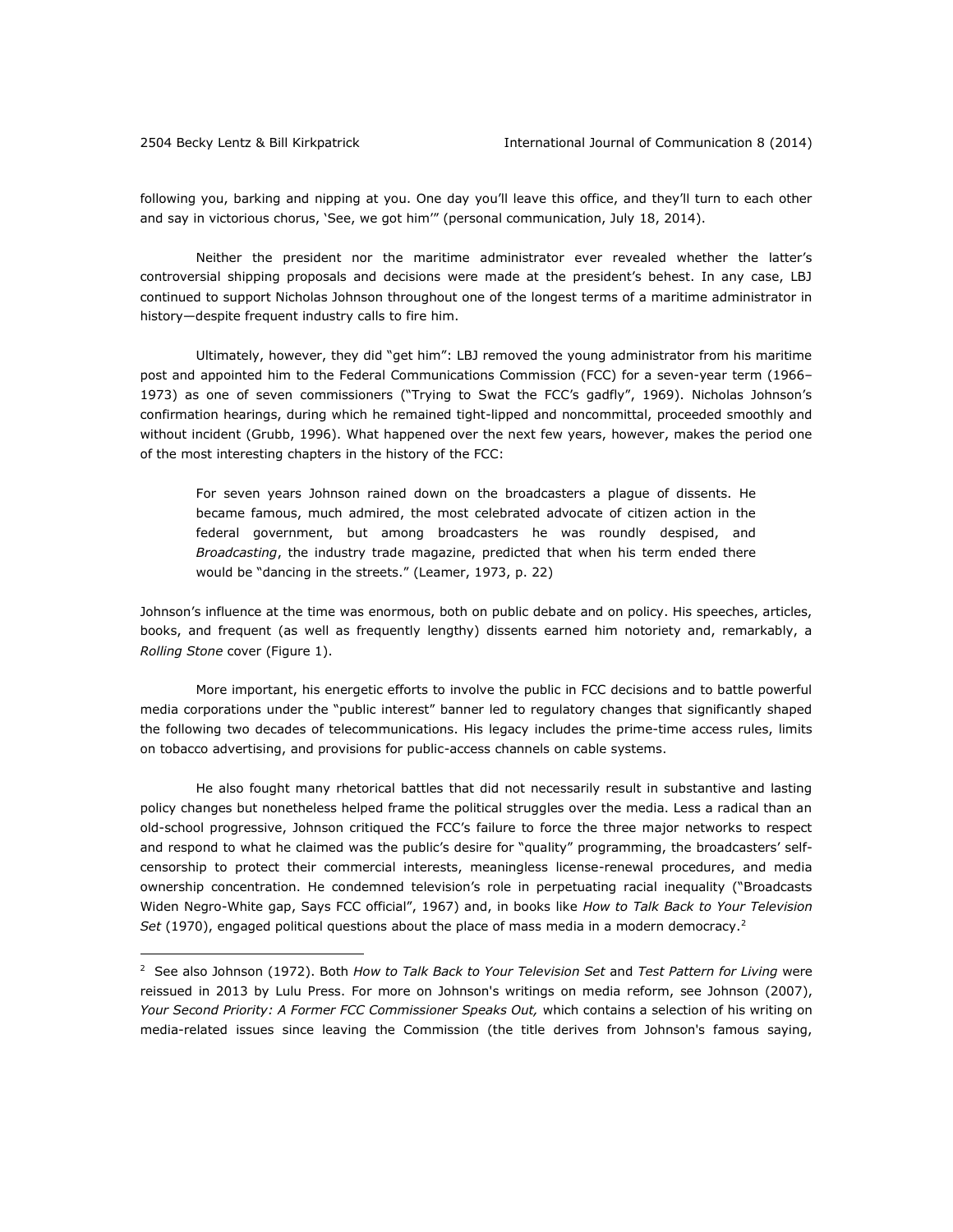$\overline{a}$ 



*Figure 1. Johnson on the cover of* **Rolling Stone** *magazine, April 1, 1971. (Photo by Annie Leibovitz)*

One of Johnson's contributions, less well known than many broadcasting debates at the time yet equally significant historically, was to the future of telecommunications policy in the United States. Among the many proceedings Johnson participated in while FCC commissioner was the first of the FCC's three

<sup>&</sup>quot;Whatever is your first priority . . . your second priority has to be media reform"). His website, [http://www.nicholasjohnson.org,](http://www.nicholasjohnson.org/) contains additional articles, speeches, bibliographies, and other material, as well as links to his blog [\(FromDC2Iowa.blogspot.com\)](http://fromdc2iowa.blogspot.com/), the full text of roughly 400 FCC opinions he authored, his coverage in the *New York Times*, biographies of Johnson, and more.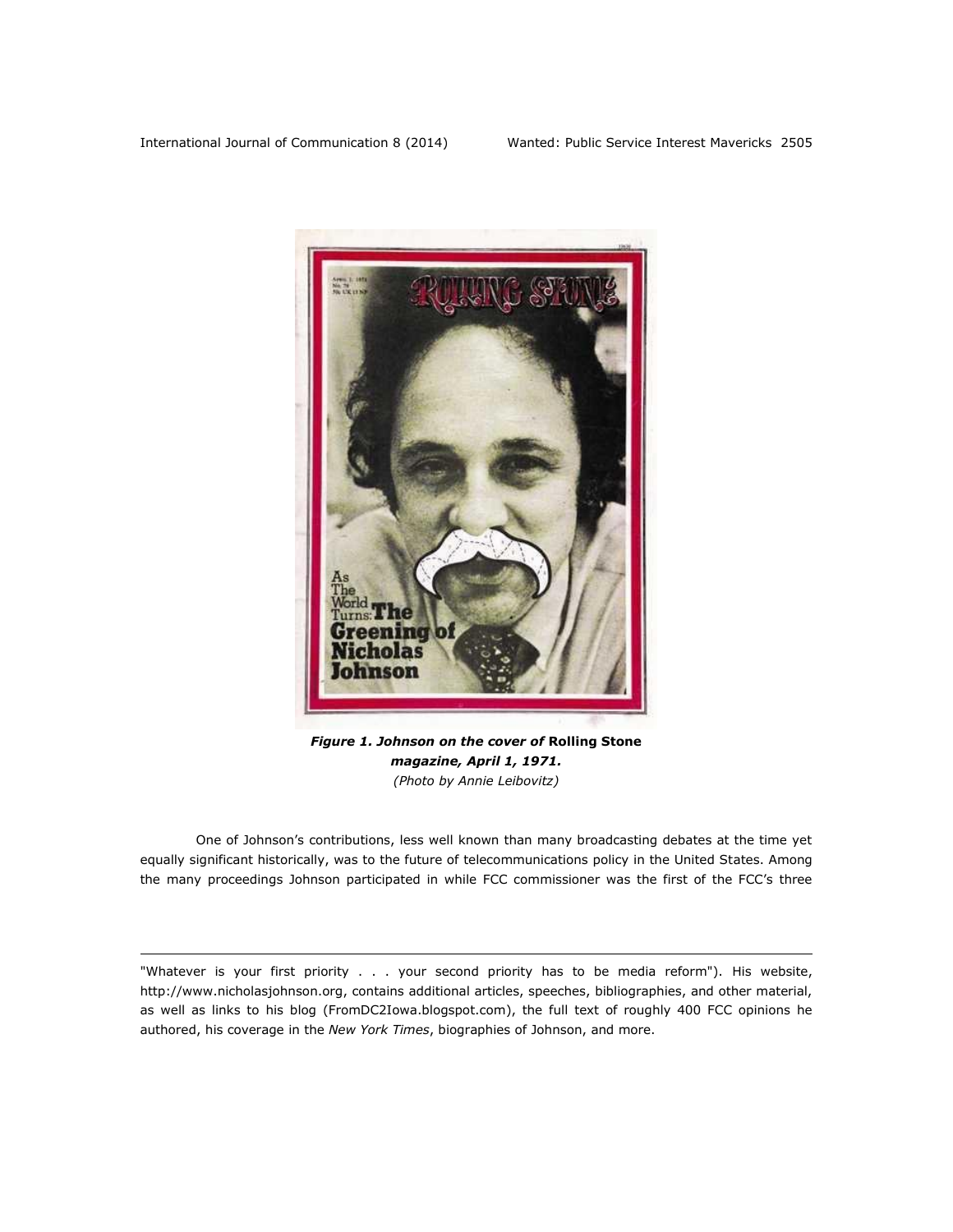$\overline{a}$ 

"Computer Inquiries," which began in 1966 and continued to 1989.<sup>3</sup> The inquiries sought to understand and establish policy for information technologies, made possible by one of Johnson's rare *majority* opinions, *In Re Use of Carterfone Device* (Federal Communications Commission 1968), which overturned AT&T's prohibition on "foreign attachments" to its network, broke its Western Electric phone-equipmentmanufacturing monopoly, and thereby "paved the way for a period of profound technological innovation in the telephone equipment industry and to the Internet beyond" (Johnson, 2008, p. 677). In turn, this has set in motion a debate over what has come to be called "network neutrality" that has embroiled recent FCC chairs Michael Powell, Kevin Martin, Julius Genachowski, and current chair Tom Wheeler.

The FCC continues to struggle to provide a meaningful democratic check on the industries that it nominally regulates, a struggle exacerbated by the well-documented incestuous relationship between government and industry that has long epitomized media and telecommunication policy and regulation. Indeed, all four of the most recent FCC chairs (along with many other presidentially appointed FCC commissioners) have cycled between the public and private communications sectors, with careerism and cronyism frequently trumping the public good.<sup>4</sup>

Although the revolving door was hardly unknown in Nicholas Johnson's day, Johnson was an early, ethical exception to this practice, and he thus serves as an example of the kind of leadership that we seek to commend in this article. Johnson wrote in 1970:

[One must] question whether government can ever realistically be expected to sustain a vigilant posture over an industry which controls the very access of government officials themselves to the electorate. I fear that we have already reached the point in this country where the media, our greatest check on other accumulations of power, may themselves be beyond the reach of any other institution: the Congress, the President, or the Federal Communications Commission. (p. 71)

It is always foolish to long nostalgically for the "good old days" of political courage and the kind of public-spirited, brave politicians memorialized in the 1939 film *Mr. Smith Goes to Washington*. After all, complaints about Washington's failure to rein in the corporate media long predate the FCC itself, and various commissioners before and after Johnson have vigorously stood up to corporate power. For example, James Lawrence Fly and Clifford Durr were important reformers at the FCC in the late 1930s and early 1940s; Newton Minow rocked the boat, at least rhetorically, in the early 1960s; and Michael Copps was a fierce advocate for a more democratic media system in the early 20th century (see Fones-Wolf,

<sup>&</sup>lt;sup>3</sup> The Computer Inquiries were a series of three successive FCC proceedings starting in 1966 that began grappling with the regulatory challenges of separating telephony (common carriage) from computer data processing services. The FCC's decision in 1980 as part of the Second Computer Inquiry to differentiate "basic" (regulated) from "enhanced" (unregulated) services set the stage for future legislative and regulatory distinctions between "telecommunications" and "information" services, the regulatory antecedent to the contemporary debate about network neutrality. See also Zarkin (2003) and Lentz (2013).

<sup>4</sup> See, for just a few recent examples, Lieberman, 2014; Feinberg, 2014; and Lawson, 2014.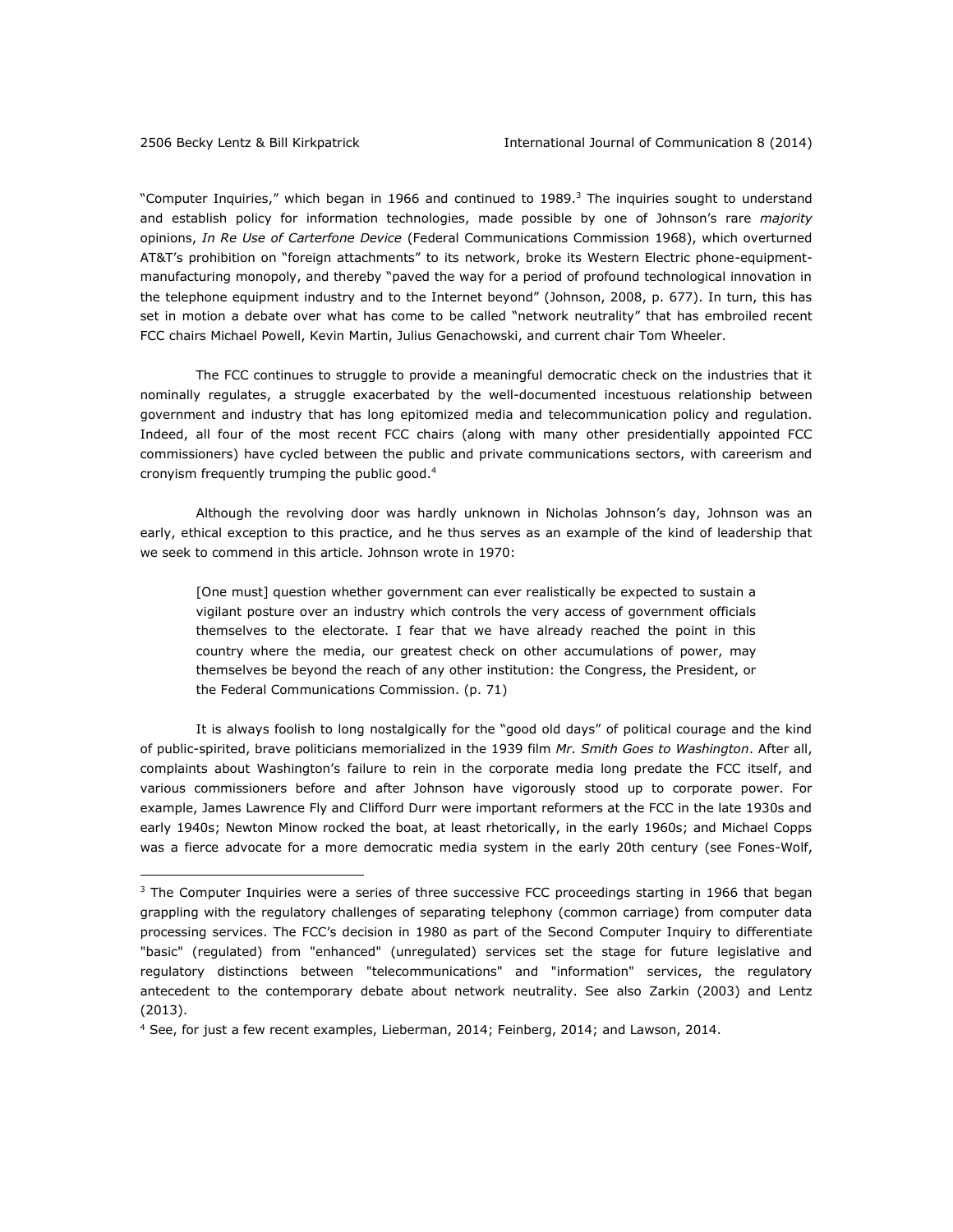International Journal of Communication 8 (2014) Wanted: Public Service Interest Mavericks 2507

 $\overline{a}$ 

2006; Brinson, 2004; McChesney, 2004). Most recently, Commissioner Mignon Clyburn has taken important stands on issues such as prison phone justice and broadband connectivity.

Nonetheless, it is not hard to wish that the current FCC were, at this crucial time, being led by a combative and pugnacious champion of the public interest in the Nicholas Johnson vein rather than the once-and-future lobbyists for whom the term "regulatory capture" might be too kind.

With that in mind, we thought the time right to ask Johnson, once the 29-year-old reformer and now a recently retired 80-year-old law professor at the University of Iowa, to reflect on his time at the FCC in relation to contemporary technological and political developments.<sup>5</sup>



*Figure 2. Johnson at the University of Iowa Law Library in 2012. (Photo by Andrea Chapman Day)*

<sup>&</sup>lt;sup>5</sup> What follows is an edited version of an interview we conducted with Nicholas Johnson over Skype on April 18, 2014. We met Johnson at a conference at the University of California, Santa Barbara, titled Dirty, Sexy Policy [\(http://www.carseywolf.ucsb.edu/pollock/events/dirty-sexy-policy-conference\)](http://www.carseywolf.ucsb.edu/pollock/events/dirty-sexy-policy-conference), for which he was the keynote speaker.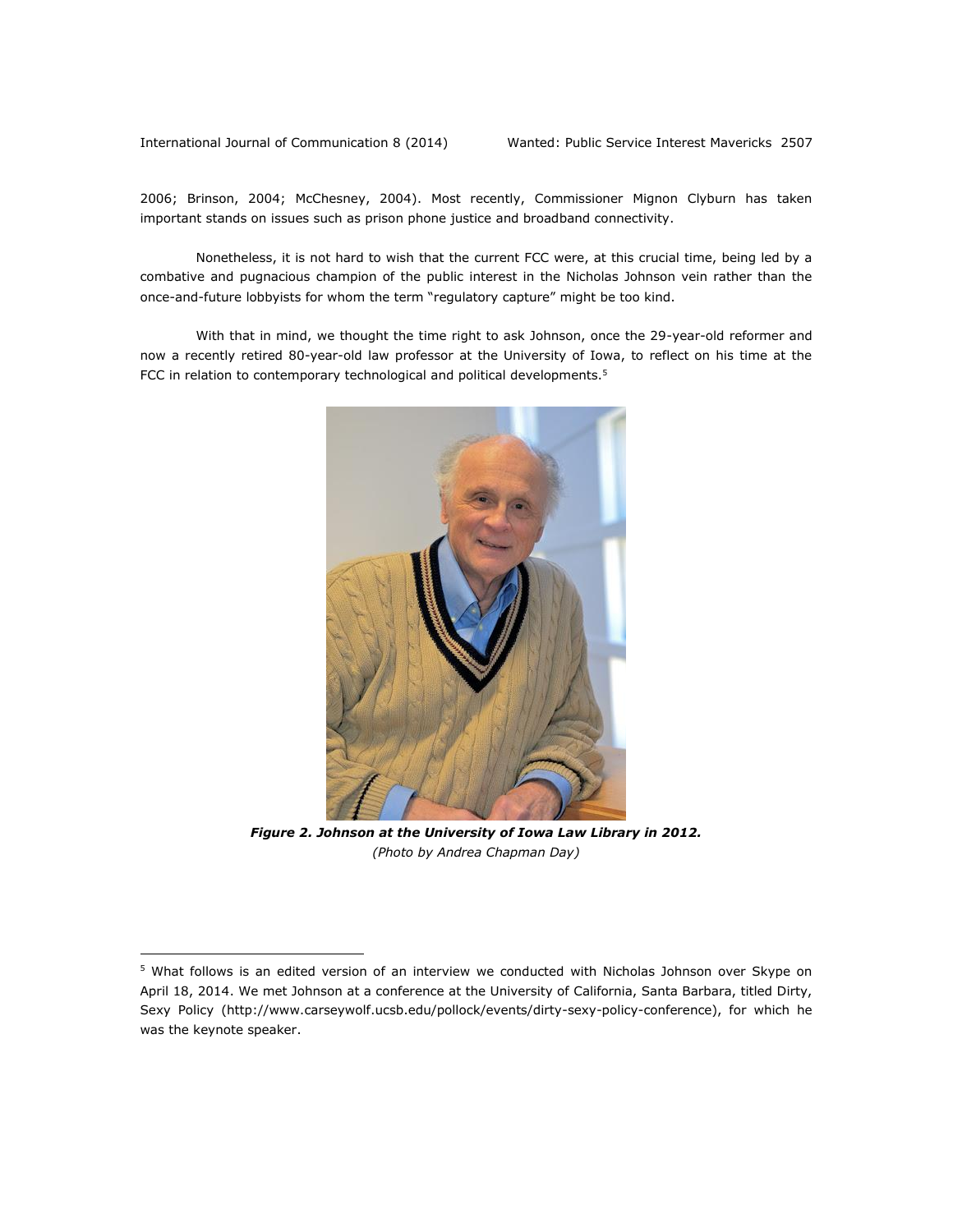## **Interview with Nicholas Johnson**

#### *Kirkpatrick:*

Last night I was at a dinner with a couple who works in the cable industry in Massachusetts and mentioned that we were going to be interviewing you today. They shuddered in slight horror. Forty years later your name still sends chills down their spines.

## *Johnson:*

I find a negative reaction from anyone in the cable industry to be rather bizarre since I was an advocate for cable in the early days. The FCC was continuing to serve the constituency with which it was most comfortable—namely, the broadcasters—and I predicted that when the day came, when maybe conglomerates owned cable as well as broadcasting, that gradually the FCC would relax its opposition to cable. Ultimately that happened.

I've had a theory with regard to administrative decision making which I call the "vector analysis of administrative decision making." Just as one can predict what path a light airplane will follow by identifying the strength and direction of the wind, so one can predict where an agency will come out when ruling on a policy question by examining the strength and direction of the pressure being applied to the agency.

Initially it was the broadcasters who were overwhelming the budding mom-and-pop cable operators, then called community antenna television. Subsequently, as it grew, the cable industry gained more power over Congress and the White House and the Federal Communications Commission. That's when things became easier for the cable companies.

#### *Lentz:*

I also talked to a seasoned public-interest advocate who recently went to work for the FCC, asking for comment about the fact that we were going to be interviewing you about political courage as an FCC commissioner. This person's reaction was, "Well, he worked at the FCC in a different political era," which seemed to be saying that it's harder now to be an independent voice and show that kind of political courage today. What are your thoughts about that? Are things really that different?

#### *Johnson:*

I'm not there today, and so it would be presumptuous of me to say that this person is wrong—how would I know? But it seems to me that whether you're watching the play *A Man for All Seasons* or considering what I did in the 1960s (which may have produced the occasional assassination threat but no likelihood of the beheading Sir Thomas More suffered) or what other outspoken FCC commissioners did in the years prior to that, courage is courage.

My view was that as a public official, you have a responsibility to represent the public interest. You take into account the views of people in industry to the extent their analysis is solid, but you have no responsibility to take into account their political power. You declare what you believe to be in the nation's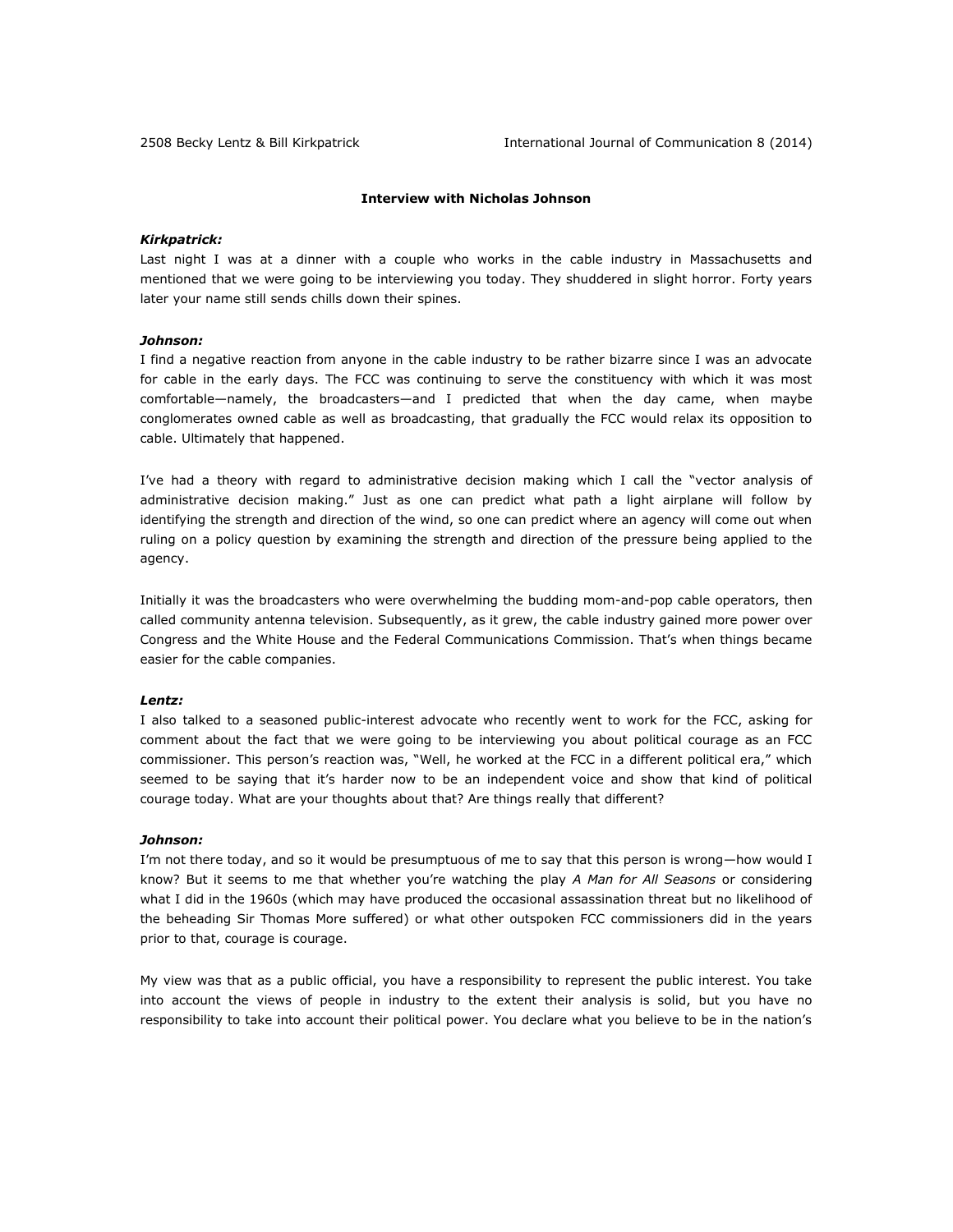best interest. If those special interests have enough lobbying power and campaign contributions to go to Congress, and get Congress to overturn what you do at the FCC, so be it. That is the way our failing democracy deals with things like this.

But I don't see, really, where the courage is required. You may find yourself—as I did, as a result of what I did at the FCC—unable to ever again get employment in Washington. But it seems to me that's a price worth paying for the honor of serving our country in that way.

Of course, it is much more difficult to oppose the special interests if you want to come out of the industry, go into government, and then go back into industry. Yes, then it's extremely difficult to stand up and speak out. But that's another matter entirely.

#### *Lentz and Kirkpatrick:*

Let's follow up on that. An important theory in media policy analysis is "regulatory capture," the idea that policy makers are dependent on, beholden to, or manipulated by corporate interests. Is regulatory capture a real thing in your view, and if so, how did you seek to avoid it in your time at the FCC? Why do so many policy makers seem to fail to avoid it?

#### *Johnson:*

Yes, I think it's been widely identified and written about within the academy, within journalism, and by some who have served in government. As Mason Williams, the former head writer for the very popular 1960s CBS TV show *The Smothers Brothers Comedy Hour* once put it, "You can't fight the system from within because the system is from within."<sup>6</sup>

What is called "regulatory capture" is the consequence of what I've called "the sub-government phenomenon." It is a bit of a misnomer and diversion to talk about the three branches of government, the executive, the legislative, and the judicial. Even listing but three overlooks the administrative agencies, since the independent regulatory commissions are essentially a fourth branch. But the real power lies inside the units *within* government that involve individual agencies and industries, whether it's the oil industry, railroads, hospitals, big pharma, or the broadcasters and Internet folks.

Industry control of Washington involves much more than merely campaign contributions and the lobbying of Congress and the relevant agency. There tends to be an interlocking, mutually supporting set of institutions that work together to maintain industry control: those at the agency who aspire to jobs in the industry, the members of congressional subcommittees dependent upon the industry for their campaign contributions, a trade press serving the industry's interests, and dependent upon its advertising dollars and leaks from the agency, eating clubs and retreats for fishing or golf where all these individuals gather, lawyers who practice primarily for the industry before the agency, and, of course, the lobbyists and publicists—among others.

<sup>6</sup> See Williams (1969), p. 91.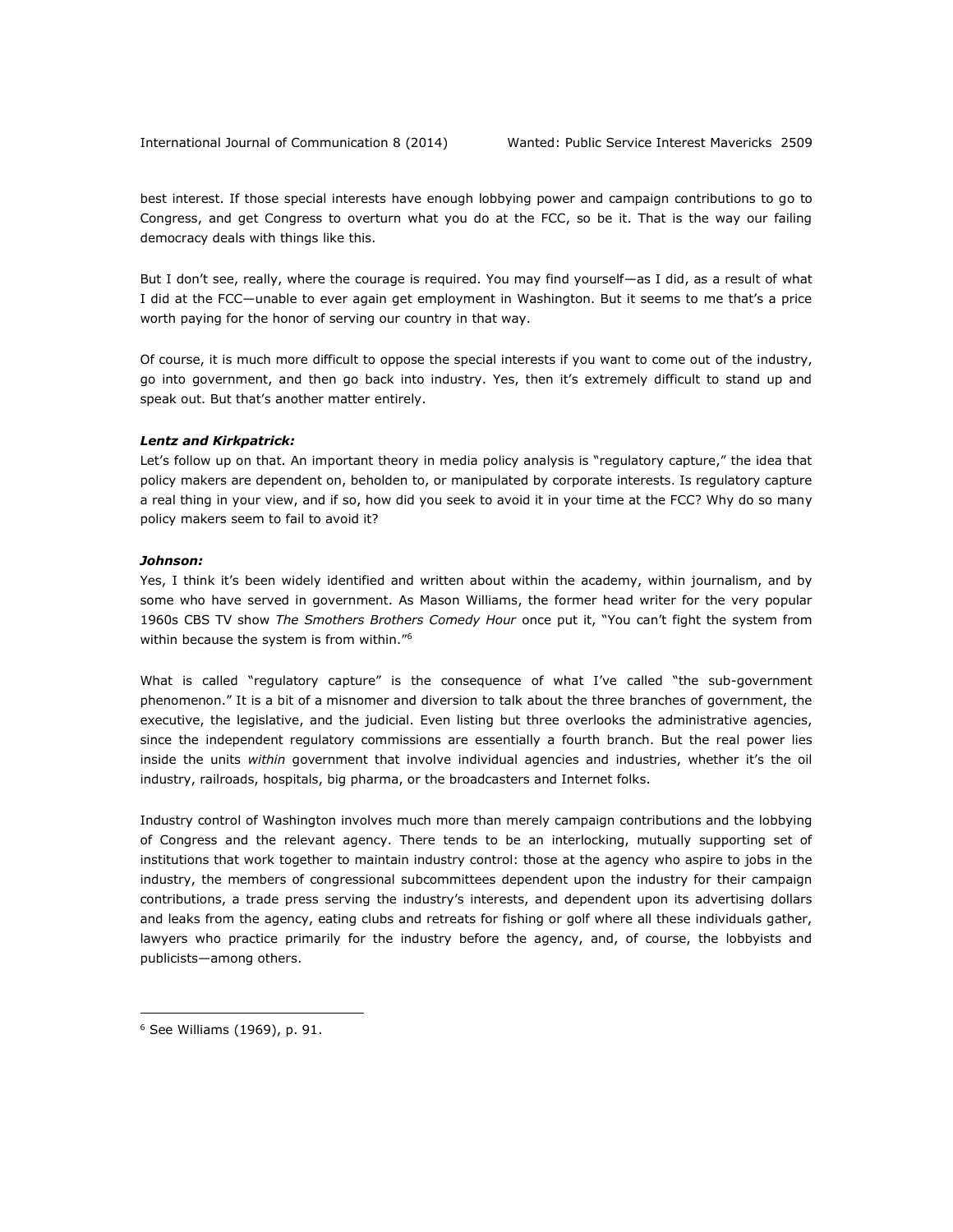This is a very tough nut to crack, particularly in a system where there are ever-increasing amounts of money coming into the elective process as a result of the Supreme Court's *Citizens United* (2010) and other decisions. You need public support, but that requires that the media focus on something other than what Walter Lippmann once described as "sideshows and three legged calves." The media gives relatively little attention to the role of the big money and corporations and banks in driving policy in Washington, D.C.

#### *Lentz and Kirkpatrick:*

What do you think has actually changed in the political climate between your time at the FCC and today? Obviously the inflow of money is a big thing, but what else has shifted?

#### *Johnson:*

I'm not the expert on what it's like there now, but from the outside, it seems to me that not much has changed. You still have the mass media largely ignoring the regulatory commissions and agencies, but that was true in my day. The agencies inside the D.C. area known as "the federal triangle" impacted onethird of the nation's economy, and yet *The New York Times* and other major papers often had not one single reporter assigned to those agencies.

You have an increase in the amount of money being spent on lobbying and an increase in the influence of the industry over who gets appointed to the agencies. The current FCC chairman, Wheeler, has not only been head of a trade association but many communications trade associations; he's represented many companies that do business before the FCC; he's provided venture capital for and personally profited handsomely from some of them.

But I think most of these forces are simply some increase in the kinds of pressures that they brought to bear in my time—perhaps a little more intense.

A lot of it also is resignation on the part of those within this system that there is nothing that can be done. There is a kind of apathy and despondency on the part of the public generally that our nation is ruled by the 1%, that nobody is going to listen to the 99%, and there's nothing much they can do. There's also been a radical decline in the so-called public interest movement, such as, for example, the Citizens Communications Center. This "law firm" of young lawyers working on orange crates for desks, sleeping in sleeping bags, and living on peanut butter and noodles, with the financial support of some small foundations and wealthy individuals, all took as their mission appealing the very worst of the FCC's decisions to the courts.

As this became no longer a popular thing for foundations to fund, and when the economic decline hit and more of the foundation money had to go into providing basic social services, there were fewer organized ways to complain.

 $<sup>7</sup>$  See Lippmann (1922), p. 365.</sup>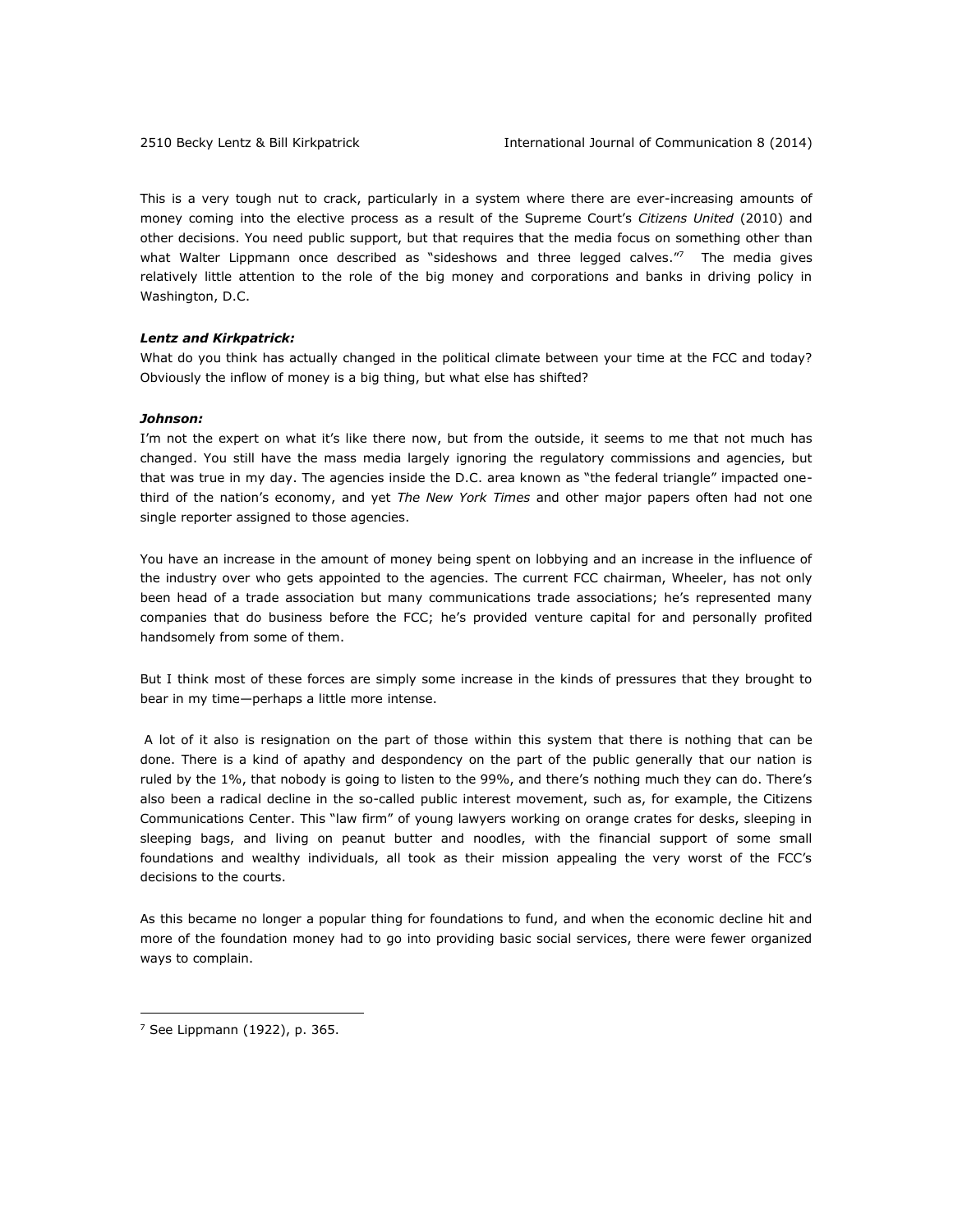## *Lentz and Kirkpatrick:*

In thinking about the vector analysis of administrative decision making and subgovernment relationships you mentioned earlier, the intervention of Google and other tech firms into policy debates has often been welcomed by the public-interest community as a counterweight to the cable and cell phone companies. Is it fair to say that the role of corporations in public-interest and policy debates might be more complicated than in the past?

## *Johnson:*

No, not really. In the days when broadcasting and cable policy were in conflict, there would be a subgovernment for the broadcasters and a subgovernment for the cable industry, and they would take on each other. Within the broadcasting subgovernment there would also be some little dustups from time to time, but nothing too significant. For the most part, broadcasters, from small station owners to the networks, would see their interests as a common interest shared with their trade press, congressional committee staff, and FCC employees. They would socialize, even literally intermarry, and generally see their interests as united.

But, yes, then there will be other corporations, there will be Internet service providers, cellular telephone companies, cable operators, or land mobile operators who want the frequencies used by the UHF stations. But that's simply the warring of the various subgovernments.

#### *Lentz and Kirkpatrick:*

If you could set the rules today, what *should* the policies be regarding the revolving door and privatesector interests moving into the government and back?

#### *Johnson:*

I think that there has often been a misplaced emphasis on the need for expertise on various regulatory agencies, whether you're talking about shipping or the oil industry or the broadcasting industry. I think that's a bit of a mistake.

When I was nominated by LBJ to be maritime administrator and I went before the Senate Commerce Committee, the Senators wanted to know what shipping experience I'd had. Although not precisely accurate, as I tell the story, I responded that I had once operated a canoe on the Iowa River, but not very successfully, and the senators, wisely, in my opinion, found that to be adequate shipping experience for a maritime administrator. They thought there was a value to having an independent voice, and someone who would take a fresh look at what had been a very troubling industry-government relationship with regard to subsidizing the American merchant marine.

So I think what you want in these positions are people who do *not* want to be reappointed, people who are confident of their ability to continue to sustain their families and themselves financially, but are not dependent upon being hired by the industry or being reappointed to positions in government. You want people who have demonstrated independence of mind, strong analytical skills, are what we call a quick study, with an ability to grasp a lot of information quickly, willing to keep an open mind to those special-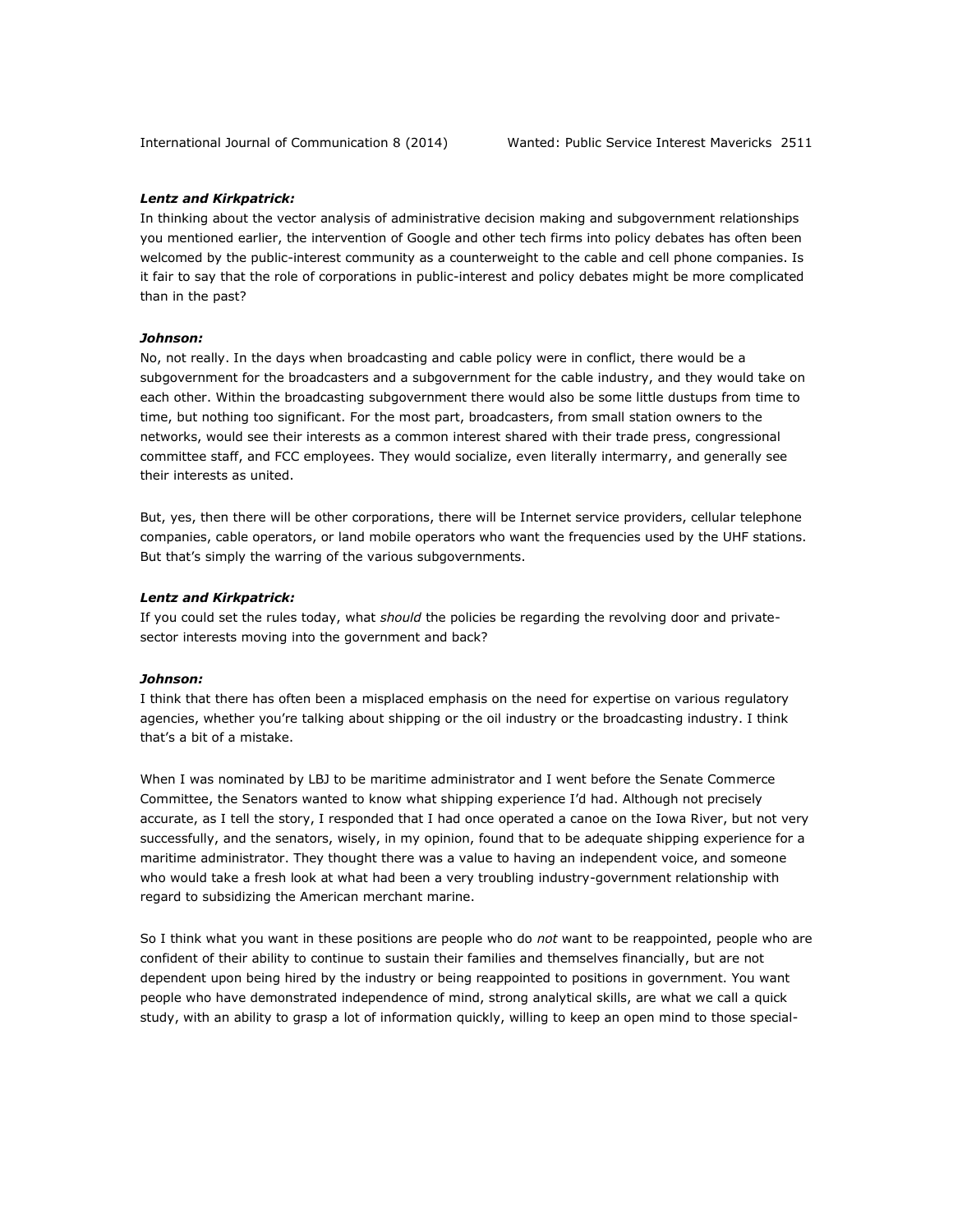interest pleaders, but also willing to explore with the academy, truly independent think tanks, and others the best data that is available.

So I think not only is there very little, if any, need to be plucking people out of the industries that the agency is going to regulate and appointing them to the agency, it is demonstrably undesirable to do so. But in order to do what I've just described, you need to have the political strength to do it, and in order to do that, you've got to get the money out of the system. So I think the prognosis is that we're probably going to continue with the revolving door.

## *Lentz and Kirkpatrick:*

One of the problems that the revolving door exacerbates is the vagueness of the "public interest, convenience, and necessity." Do you think that the meaning of that phrase has shifted between then and now? Does it still mean the same thing, or *should* it still mean the same thing, but doesn't?

## *Johnson:*

 $\overline{a}$ 

In fairness, let's acknowledge that it never did mean much. It's essentially a vacuous phrase, so much so that there was, early in the FCC's history, a serious question raised as to whether or not this was an unconstitutional and inappropriate delegation of congressional power to a non-congressional body. Did the Congress have an obligation under the Constitution, if it was going to delegate power, to provide much more specific guidelines than anything so vacuous as the "public interest, convenience, and necessity"? In an opinion written by Justice Frankfurter, the Court held that the public interest standard was enough guidance, but at least that was a question.<sup>8</sup>

In my view, what it meant was a search for what is in the best national interest, not "What can we get the Motion Picture Association of America and the National Association of Broadcasters and the National Cable Television Association<sup>9</sup> to agree upon among the three of them?" That may or may not be an appropriate job for a congressional committee, but it should not be the job of the FCC.

The FCC ought to try to figure out—drawing upon sources within the relevant industries but also sources far beyond those, people who have thoughtful contributions to make to the inquiry—what are all the implications for the American people of one decision or another.

I often cite what we did with the Human Genome Project in requiring that a certain proportion of the congressional appropriation would have to be invested in ELSI: ethical, legal, and social-issue inquiries. I believe the same thing would be useful with regard to many kinds of public policies that involve technologies, whether biological or electronic.

<sup>8</sup> Johnson is referring here to *National Broadcasting Co. v. United States*, 1943.

<sup>&</sup>lt;sup>9</sup> Today the National Cable & Telecommunications Association.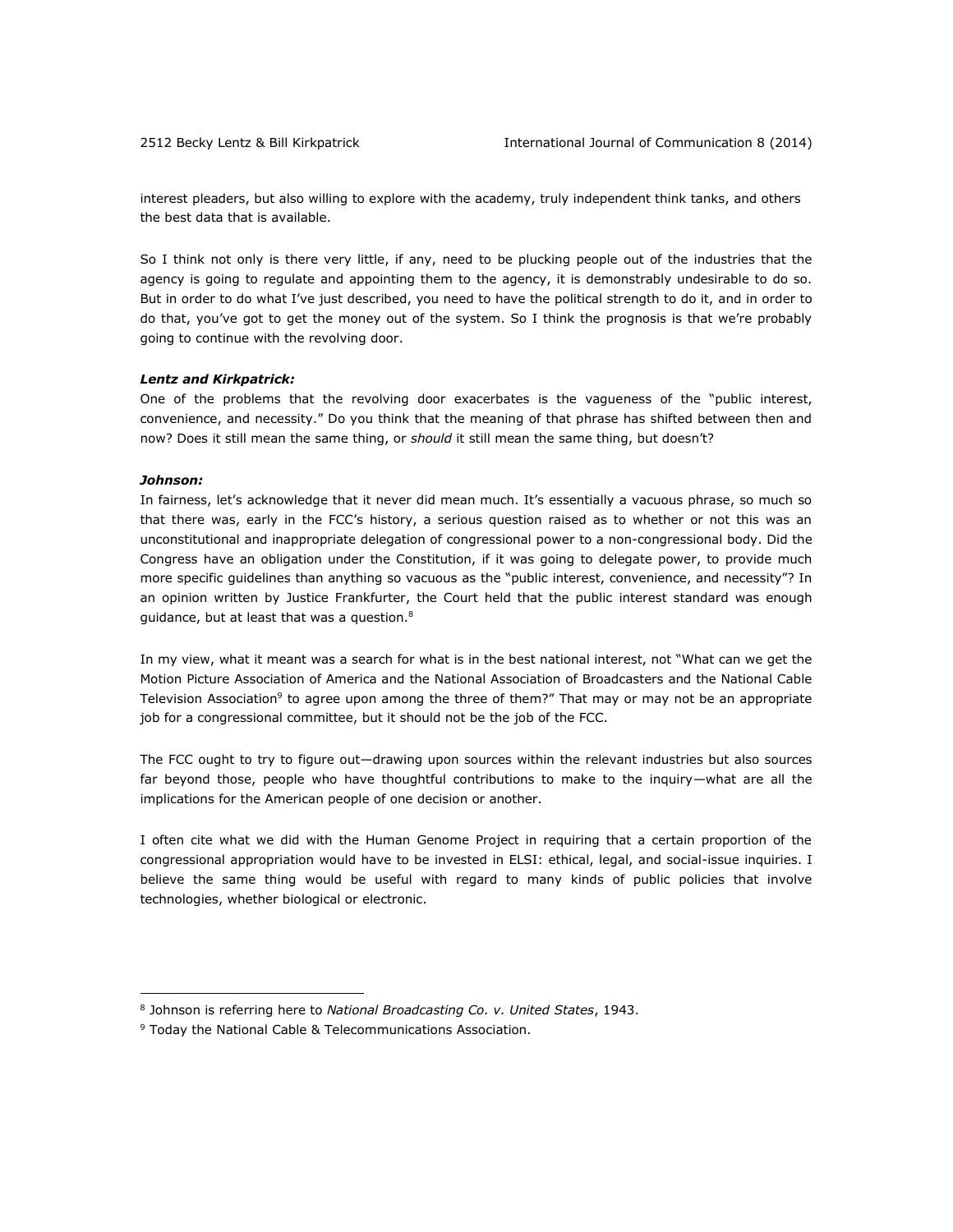## *Lentz and Kirkpatrick:*

In terms of drawing upon relevant sources, how much control did you actually have in choosing your staff and your advisors, and what power did staff have in framing your positions and in recommending policies to you?

## *Johnson:*

When you talk about an FCC commissioner's "staff," the word has two meanings, and when you talk about "advisors," that also has two meanings.

The Federal Communications Commission, as an agency, has a staff, and most of the employees are part of the staff. They are divided into offices, bureaus, and departments, and so forth, and they prepare the papers that are brought to the commissioners.

Each commissioner also had a *personal* staff, normally a legal advisor, an engineer, and a secretary. In my case, I took the money for the engineer and turned it into two other staff positions: I had two legal assistants and essentially a chief of staff, who was also a professional economist, and a secretary or two. So I had total control over who I had on my own personal staff, but I had virtually no control over who the FCC as an agency would hire for these other positions.

In terms of advisors, there would be advisors that the FCC would acquire, for example, on the computer inquiry<sup>10</sup> we signed on with the Stanford Research Institute, an affiliate of Stanford University, to do a study for us regarding our needs for computer networks.

In terms of personal advisors, I was free to call anyone in the world on the telephone, to read publications from all kinds of sources, attend conferences, and so forth. So my point about looking far and wide beyond the Washington, D.C., community of special-interest pleaders related to those kinds of advisors.

## *Lentz and Kirkpatrick:*

Shifting gears a bit, how do you think about the role then of courage and independence in policy making? How many of the problems in media policy are systemic and how many are a matter of getting the right people for the job?

## *Johnson:*

 $\overline{a}$ 

I think an enormous amount of it is systemic. Given a system where the future of these individuals is dependent upon going to work for an industry that largely controls the process from beginning to end, it's going to be very tough for anybody to stand up in the middle of that. But obviously, I also think individuals matter. As I described earlier, you would like to appoint people with certain qualities, and the more people like that you can get the better.

 $10$  See Note 3 above for an explanation of these proceedings.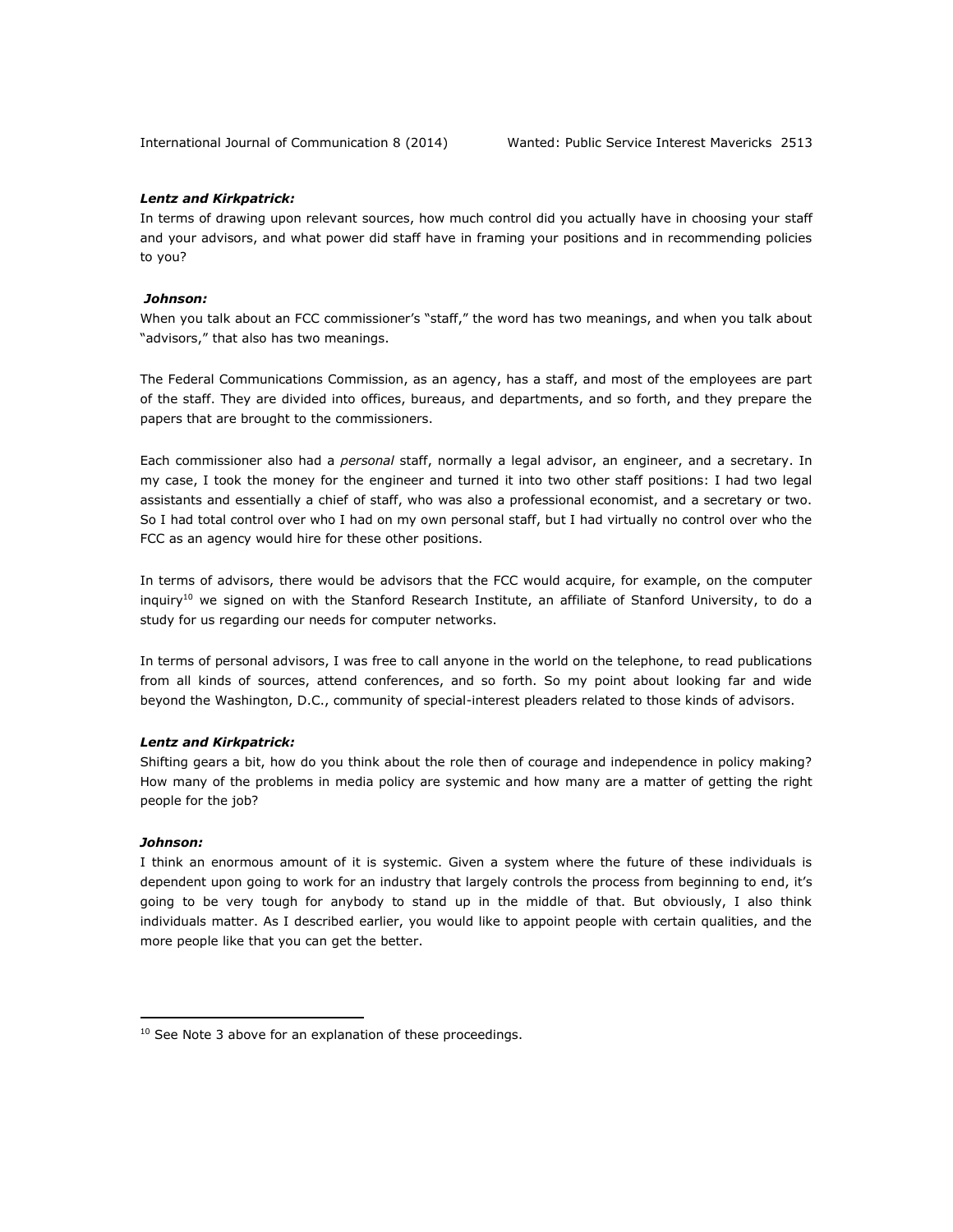I'll tell you another anecdote. Since 1972, because I live in Iowa, I have been putting a question to every presidential candidate who comes through town, which is just about all of them, that is very related to your question: "Senator, assuming that everybody here thinks you're right on the issues, and assuming that you get elected president, why are the coal mine operators going to have less control over coal mine safety than they do now? Why are the shipping companies going to get less subsidy than they get now?"

Most of them have absolutely no response at all, because they've never thought about it and nobody has ever asked them that before. The closest any came to providing an answer is, "Well, I'm going to appoint good people to office." And my response to that is, I'd like to believe that I was a "good people" in office. And what I discovered is that there's very little you can do if you have an agency staff—which, at the Maritime Administration, was taken to lunch by the industry, invited to ship launchings where their wives were given diamond necklaces, and liquor trucks would back up at Christmas with cases of liquor—and that's the staff you have to work with. You are overseen by congressional committees that are largely provided their campaign contributions by the very industries that you are trying to regulate. The industry is listened to at the White House and the Department of Commerce, and the mainstream media totally ignores your agency.

The question becomes, "Okay, now that you've got a good person in the middle of all that, what do you expect them to do?" They have no support from the mainstream media because they don't even know the agency exists, they have no support from within the industry, they have no support from Congress, they have no support from the cabinet, and they have no support from the White House and the Office of Management and Budget. You know that saying, "Keep your eyes on the stars, your nose to the grindstone, now try to work in that position"? Just try to work in that position as the head of an agency. So an awful lot of it is systemic.

In terms of how much of this should be personal, I believe it was Edmund Burke, in a famous speech he gave to his constituents, in which he made clear that, yes, it's his responsibility to represent their interests, but he also has a responsibility to use his own mind and his own analytical skills to do what he thinks is not just in their best interest but in the nation's best interest.<sup>11</sup>

11 See Burke (1774):

It is [a representative's] duty to sacrifice his repose, his pleasures, his satisfactions, to [his constituents]; and . . . to prefer their interest to his own. But his unbiased opinion, his mature judgment, his enlightened conscience, he ought not to sacrifice to you. . . . These he does not derive from your pleasure; no, nor from the law and the constitution. They are a trust from Providence, for the abuse of which he is deeply answerable. Your representative owes you, not his industry only, but his judgment; and he betrays, instead of serving you, if he sacrifices it to your opinion.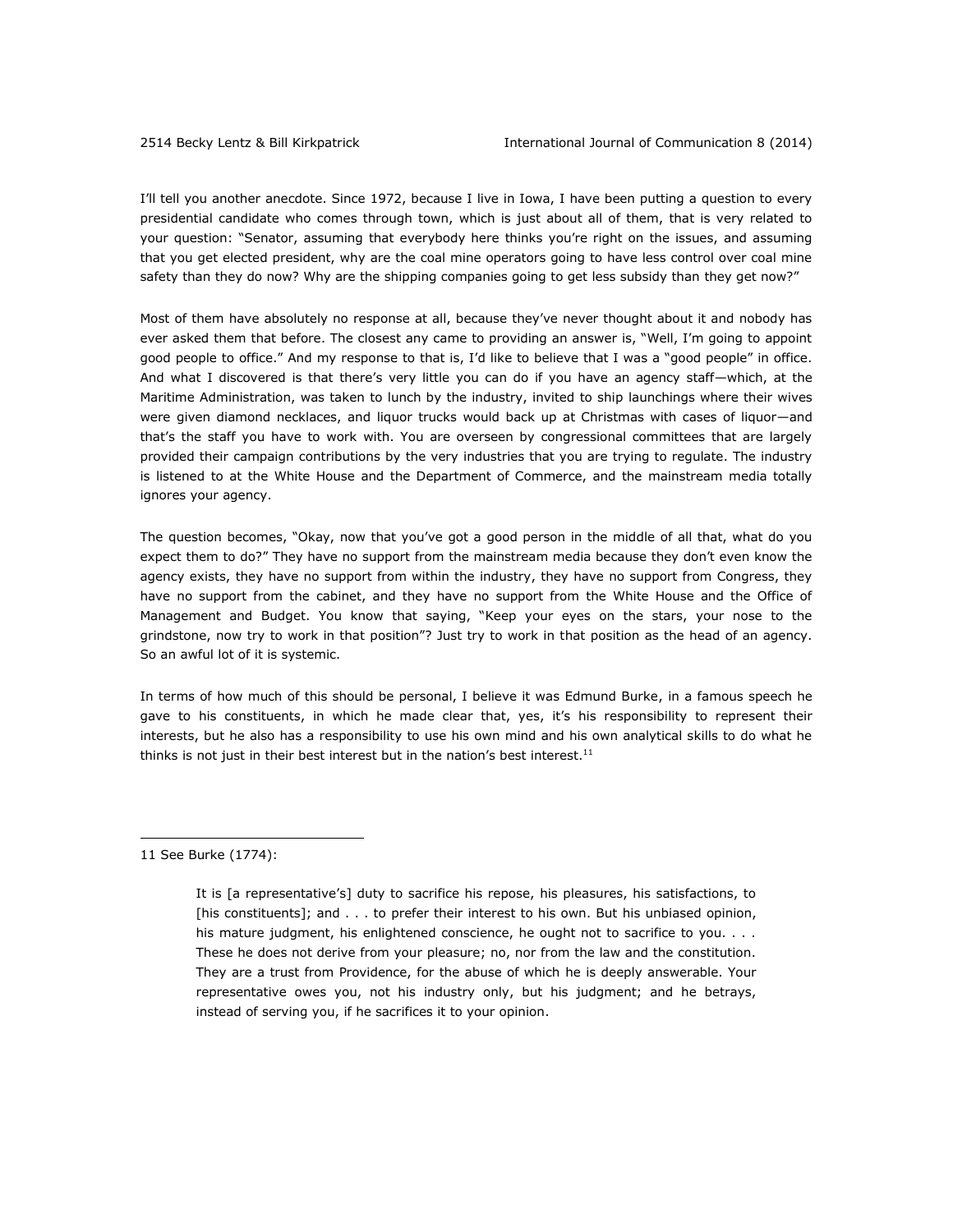I think that's what's involved here. I think that you are not put there to just solely run off on your own whim, but neither do I think you're put there to simply try to come up with compromises among all of those pleading special interests.

#### *Lentz and Kirkpatrick:*

A lot of the things that we're discussing are endemic to the American system, yet policy is increasingly global today. It's fair to say that many of the largest threats to free and open communications and the public interest are happening at these global fora—for example, the World Intellectual Property Organization (WIPO) and the secret trade agreements like the Trans-Pacific Partnership (TPP) and that sort of thing—often with little or no public input. So can you speak to how this move to the global level of policy affects the work of policy makers like the FCC?

#### *Johnson:*

Among the oldest international organizations is the International Telecommunications Union (ITU). There was a transatlantic telegraph cable in the middle of the 19th century, and so it has of necessity been a matter of both international and global regulation.

Why do I distinguish the two? By international I mean agreements between nation-states, between governments. But there are also global agreements that are essentially intra-global-industry agreements. We have protocols for the operation of the Internet, and just as I say of railroad regulation, "Without standards the railroads would not only not run on time, they would not run on tracks." The same thing can be said for the Internet. That does not require a United Nations resolution or treaties, but it does require some level of agreement. Another example of that is IATA, which is the International Air Transport Association. Obviously, you have to have some agreement to keep the airplanes from hitting each other and making sure that everybody can understand landing them at airports where your language is not the native language. So that's going to be inevitable.

What has happened over time is that there are more and more global agreements among the large corporations and powerful industries influencing the national delegates to international conferences and the efforts to draft treaties and United Nations resolutions and so forth. If there is a risk that this is going to affect either positively or negatively the long-term economic profits of the members of an industry, they will see to it that they are adequately represented, sometimes because they have influenced which national government representatives end up going to the conference, and on other occasions because they actually go themselves and represent their corporate interest directly. Or they get together ahead of time and agree on what the entire industry's corporate interest is and, through their usual power over government, see to it that that becomes the position of the government. So just as corporate power and control has increased here in the United States, so has it with regard to the increasing necessity for global standards and regulation and agreement on the world stage.

#### *Lentz and Kirkpatrick:*

As you look back now, are you struck more by the similarities between the regulatory climate of your time at the FCC and the contemporary era or by the differences and changes?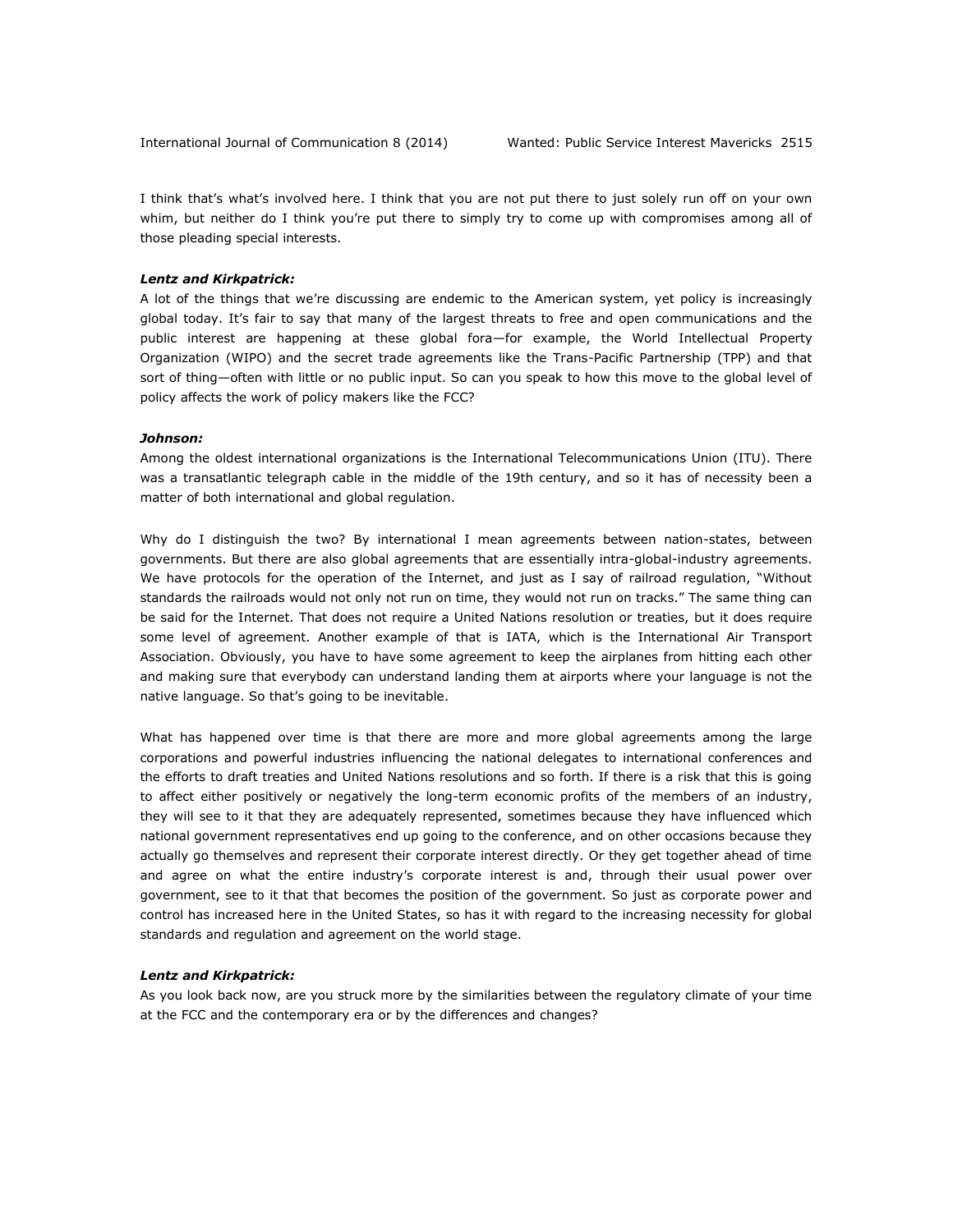## *Johnson:*

Well, I've spoken to that a couple of times already. I'm not there now, and I haven't been there for 30 years. I would expect things have changed a lot, and so I am not the best-informed person to answer that. But my instinct is that things have gotten worse, that corporate power has increased, that media interest in the issues has decreased, that the funding and therefore the existence of public-interest organizations to be a countervailing force has decreased, that corporate power has made its way into all institutions—from organized religion to higher education to government to state legislatures—through organizations like ALEC (the American Legislative Exchange Council), which represents corporate interests and gets similar legislation enacted in states throughout the country.

But I think the early seeds and indications of what was coming were certainly present when I was at the FCC.

## *Lentz and Kirkpatrick:*

You've talked about the privilege of serving in government, and you've talked about the problem of careerism. So, what would you think of a definition of political courage, specifically with regard to serving at the FCC as an appointed official as "being brave enough to put one's career in the background and the public interest in the foreground"?

#### *Johnson:*

Well, for anything coming out of my mouth, that is far too few words. Aside from that, I think it captures it rather nicely.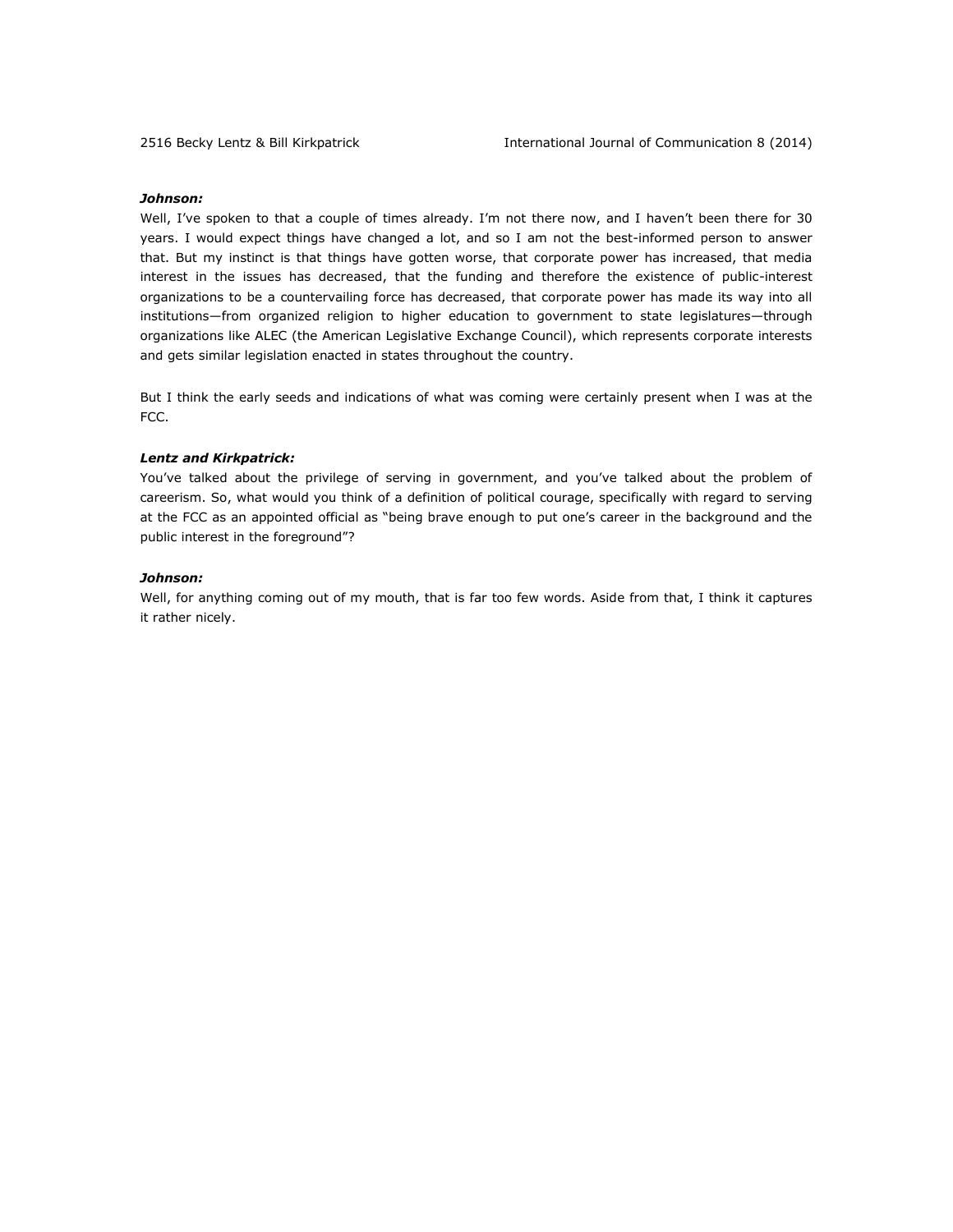## **References**

- Brinson, S. L. (2004). *The red scare, politics, and the Federal Communications Commission, 1941–1960*. Westport, CT: Praeger.
- Broadcasts widen Negro-White gap, says F.C.C. official. (1967, November 22.) *The New York Times,*  p. 74.
- Burke, E. (1774). Speech to the electors of Bristol. In P. B. Kurland & R. Lerner (Eds.), *The Founders' Constitution* (Chapter 13, Document 7)*.* Chicago, IL: University of Chicago. Retrieved from <http://press-pubs.uchicago.edu/founders/documents/v1ch13s7.html>

Celler arraigns Maritime Board. (1961, April 3). *The New York Times*, p. 56.

Citizens United v. Federal Election Commission, 130 S. Ct. 876 (2010).

Federal Communications Commission. In re use of Carterfone Device, 13 F.C.C. 2d 420(1968).

- Feinberg, R. (2014, April 18). The Comcast-FCC revolving door. Retrieved from <https://www.opensecrets.org/news/2014/04/the-comcast-fcc-revolving-door>
- Fones-Wolf, E. A. (2006). *Waves of opposition: Labor and the struggle for democratic radio*. Chicago, IL: University of Illinois Press.
- Grubb, M. V. (1996). Nicholas Johnson: The public's defender on the Federal Communications Commission, 1966–1973. Paper presented at the Association for Education in Journalism and Mass Communication, Radio-Television Journalism Division, Anaheim, CA. Retrieved from <http://www.uiowa.edu/~cyberlaw/oldinav/grubb.html>

Horne, G. (1965, April 4). Government may upset shipping's apple cart. *The New York Times*, p. S26.

Johnson, N. (1970). *How to talk back to your television set* (1st ed.). Boston, MA: Little, Brown.

Johnson, N. (1972). *Test pattern for living.* New York, NY: Bantam Books.

Johnson, N. (2007). *Your second priority: A former FCC commissioner speaks out (3rd ed.).* Morrisville, NC: Lulu.

Johnson, N. (2008). Carterfone: My story. *Santa Clara High Technology Law Journal, 25*(3), 677–700. Retrieved from <http://digitalcommons.law.scu.edu/cgi/viewcontent.cgi?article=1485&context=chtlj>